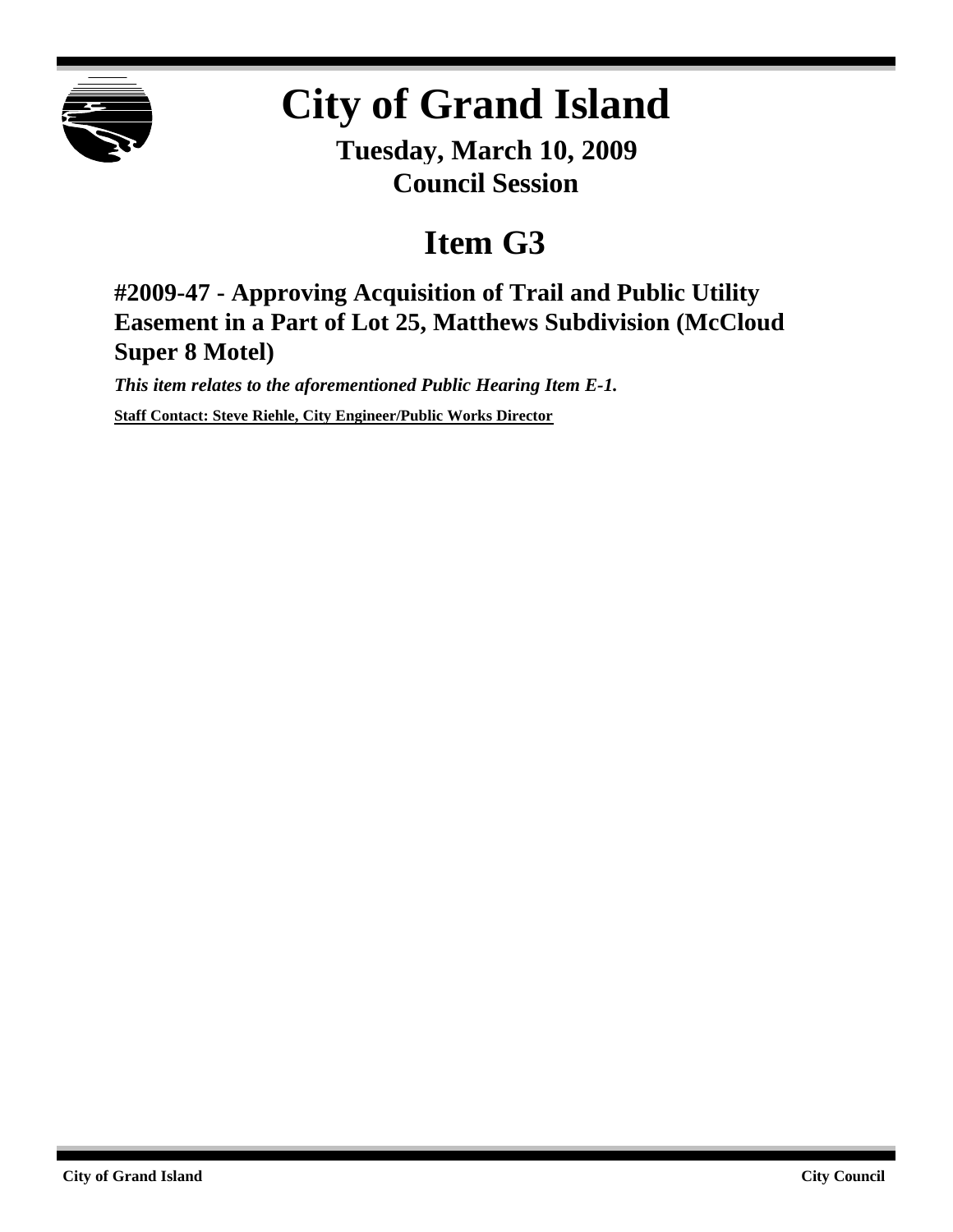## R E S O L U T I O N 2009-47

WHEREAS, a trail and public utility easement is required by the City of Grand Island, from McCloud Super 8 Motel, to construct and maintain a hike/bike trail and utilities at the south portion of Lot 25 in Matthews Subdivision; and

WHEREAS, a public hearing was held on March 10, 2009, for the purpose of discussing the proposed acquisition of an easement through a tract of land comprising a part of Lot Twenty Five (25), Matthews Subdivision, in the City of Grand Island, Hall County, Nebraska, more particularly described as follows:

Beginning at the northwest corner of Lot One (1), South Pointe Subdivision; thence running easterly along the north line of Lot One (1), South Pointe Subdivision, on an Assumed Bearing of N89°36'46"E, a distance of Three Hundred Fifty Two and Ninety Six Hundredths (352.96) feet, to the northeast corner of Lot One (1), South Pointe Subdivision; thence running N00°11'40"W, a distance of Fifteen (15.00) feet; thence running S89°36'46"W, a distance of Three Hundred Fifty Two and Ninety Seven Hundredths (352.97) feet, to a point on the easterly right of way line of South Locust Street; thence running S00°13'54"E, along the easterly right of way line of South Locust Street, a distance of Fifteen (15.00) feet, to the point of beginning and containing 0.122 acres more or less.

NOW, THEREFORE, BE IT RESOLVED BY THE MAYOR AND COUNCIL OF THE CITY OF GRAND ISLAND, NEBRASKA, that the City of Grand Island be, and hereby is, authorized to acquire a trail and public utility easement from McCloud Super 8 Motel, on the abovedescribed tract of land.

- - -

Adopted by the City Council of the City of Grand Island, Nebraska, March 10, 2009.

Margaret Hornady, Mayor

\_\_\_\_\_\_\_\_\_\_\_\_\_\_\_\_\_\_\_\_\_\_\_\_\_\_\_\_\_\_\_\_\_\_\_\_\_\_\_

Attest:

RaNae Edwards, City Clerk

\_\_\_\_\_\_\_\_\_\_\_\_\_\_\_\_\_\_\_\_\_\_\_\_\_\_\_\_\_\_\_\_\_\_\_\_\_\_\_

| Approved as to Form ¤ |                 |
|-----------------------|-----------------|
| March 5, 2009         | ¤ City Attorney |